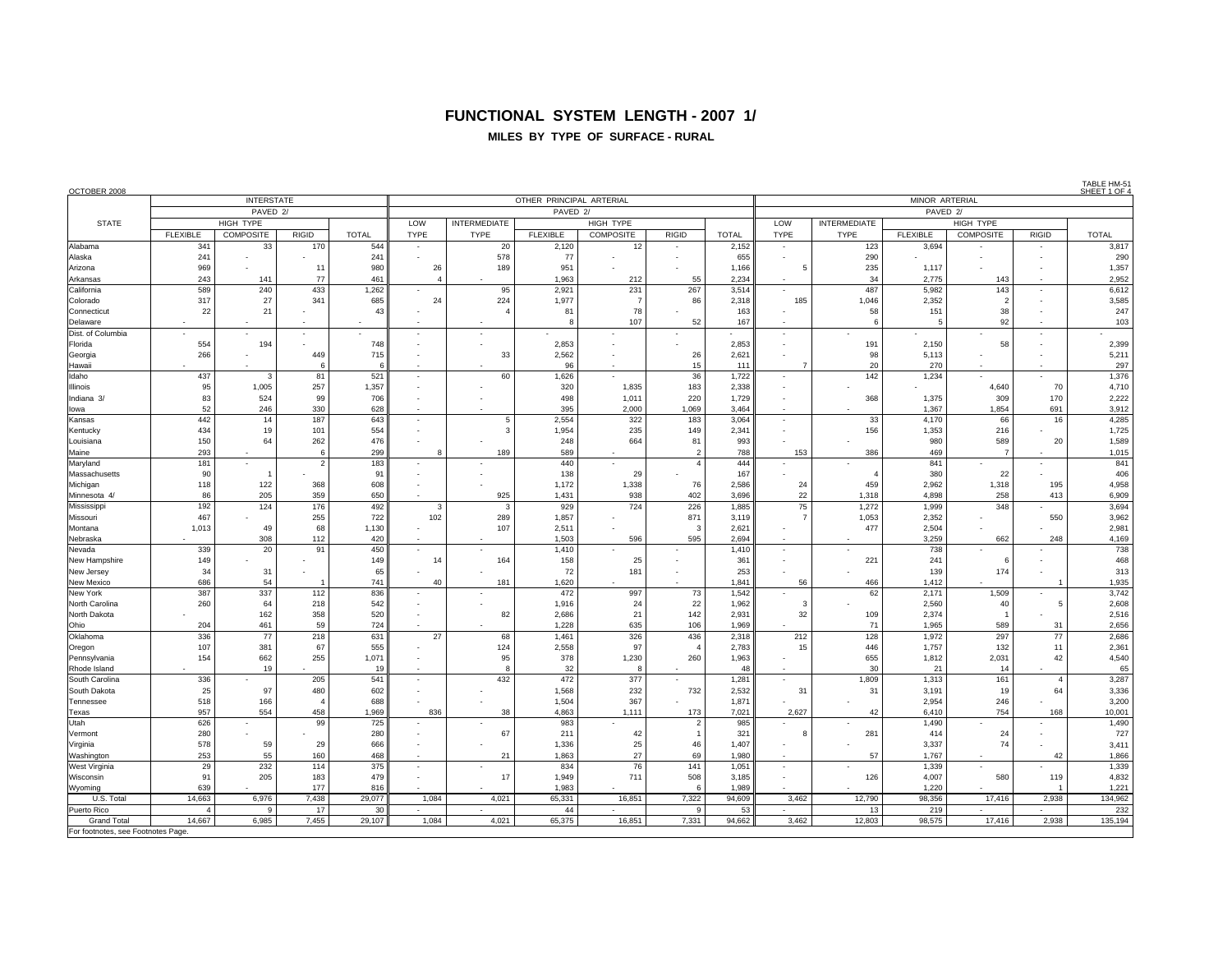## **FUNCTIONAL SYSTEM LENGTH - 2007 1/ MILES BY TYPE OF SURFACE - RURAL**

| OCTOBER 2008                      |              |                     |                     |                 |                         |                |                  |                  |                          |                     |                 |                  |                     | TABLE HM-51<br>SHEET 2 OF 4 |
|-----------------------------------|--------------|---------------------|---------------------|-----------------|-------------------------|----------------|------------------|------------------|--------------------------|---------------------|-----------------|------------------|---------------------|-----------------------------|
|                                   |              |                     |                     |                 | MAJOR COLLECTOR         |                |                  |                  |                          | MINOR COLLECTOR     |                 |                  |                     |                             |
|                                   |              |                     |                     |                 | PAVED 2/                |                |                  |                  |                          |                     |                 |                  |                     |                             |
| <b>STATE</b>                      | UNPAVED      | LOW                 | <b>INTERMEDIATE</b> |                 | <b>HIGH TYPE</b>        |                |                  | <b>TOTAL</b>     | <b>UNPAVED</b>           | PAVED <sub>2/</sub> | <b>TOTAL</b>    | <b>UNPAVED</b>   | PAVED <sub>2/</sub> | <b>TOTAL</b>                |
|                                   |              | <b>TYPE</b>         | <b>TYPE</b>         | <b>FLEXIBLE</b> | <b>COMPOSITE</b>        | <b>RIGID</b>   | <b>TOTAL</b>     |                  |                          |                     |                 |                  |                     |                             |
| Alabama                           |              | 3,624               | 3,431               | 4,662           |                         | 11             | 11,728           | 11,728           | 504                      | 6,095               | 6,599           | 22,163           | 28,298              | 50,461                      |
| Alaska<br>Arizona                 | 597<br>154   | 418                 | 822<br>1,983        | 16<br>1,743     |                         |                | 838<br>4,148     | 1,435<br>4,302   | 550<br>661               | 500<br>1,525        | 1,050<br>2,186  | 7,233<br>19,463  | 100<br>8,222        | 7,333<br>27,685             |
| Arkansas                          | 153          | 2.414               | 1,423               | 7,773           | 750                     |                | 12,360           | 12,513           | 3,961                    | 2,930               | 6,891           | 52,438           | 10,106              | 62,544                      |
| California                        | 416          | 353                 | 4,137               | 7,601           | 81                      | 81             | 12.253           | 12,669           | 1.410                    | 6,884               | 8.294           | 10,215           | 40,860              | 51,075                      |
| Colorado                          | 902          | 52                  | 2,231               | 2,224           | 85                      | $\overline{2}$ | 4,594            | 5,496            | 6,559                    | 2,400               | 8,959           | 42,687           | 5,033               | 47,720                      |
| Connecticut                       |              | 15                  | 174                 | 724             | 38                      |                | 951              | 951              | 9                        | 390                 | 399             | 665              | 3,717               | 4,382                       |
| Delaware                          |              |                     | 87                  | 52              | 317                     |                | 456              | 456              |                          | 228                 | 228             | 87               | 2,237               | 2,324                       |
| Dist. of Columbia                 |              |                     |                     |                 |                         |                |                  |                  | $\overline{\phantom{a}}$ |                     |                 |                  |                     |                             |
| Florida                           |              |                     | 1,076               | 3,035           |                         |                | 4,111            | 4,111            |                          | 3,353               | 3,353           | 16,876           | 9,910               | 26,786                      |
| Georgia                           | 240          | 461                 | 2,882               | 9,109           |                         |                | 12,452           | 12,692           | 1,156                    | 6,253               | 7,409           | 26,548           | 25,897              | 52,445                      |
| Hawaii                            |              | $\mathbf{Q}$<br>985 | 13                  | 289             |                         |                | 311              | 311              |                          | 123                 | 123<br>4,075    | 163              | 1,030               | 1,193<br>29,440             |
| Idaho<br>Ilinois                  | 1,575<br>337 | 2,661               | 1,041<br>300        | 2,074<br>7,709  | 2,515                   | 264            | 4,100<br>13,449  | 5,675<br>13,786  | 2,191<br>390             | 1,884<br>3,053      | 3,443           | 19,914<br>25,335 | 9,526<br>47,238     | 72,573                      |
| Indiana 3/                        | 15           | 21                  | 5,539               | 4,481           | 469                     | 239            | 10,749           | 10,764           | 2,747                    | 6,958               | 9,705           | 30,100           | 18,088              | 48,188                      |
| lowa                              | 1,365        | 316                 |                     | 6,261           | 1,177                   | 5,220          | 12,974           | 14,339           | 11.942                   | 4,222               | 16,164          | 58.434           | 5.964               | 64,398                      |
| Kansas                            | 10,327       | 1,382               | 7,457               | 3,444           | 148                     | 125            | 12,556           | 22,883           | 8,458                    | 800                 | 9,258           | 82,016           | 5,450               | 87,466                      |
| Kentucky                          |              |                     | 2,432               | 3,055           | 675                     | 6              | 6,168            | 6,168            | 46                       | 8,909               | 8,955           | 10,333           | 36,032              | 46,365                      |
| Louisiana                         |              |                     | 222                 | 3,462           | 962                     | 26             | 4,672            | 4,672            | 13                       | 3,165               | 3,178           | 14,490           | 19,273              | 33,763                      |
| Maine                             |              | 1.866               | 1,160               | 195             |                         |                | 3,221            | 3,221            | 12                       | 2,184               | 2,196           | 4,336            | 7,953               | 12,289                      |
| Maryland                          |              |                     | 28                  | 1,506           |                         |                | 1,534            | 1,534            | 29                       | 1,746               | 1,775           | 752              | 8,497               | 9,249                       |
| Massachusetts                     |              |                     | 634                 | 504             |                         |                | 1,138            | 1,138            | 40                       | 735<br>3,233        | 775             | 2,210            | 3,180               | 5,390                       |
| Michigan<br>Minnesota 4/          | 2,399        | 1,894<br>439        | 3,695<br>9,509      | 7,290<br>5,979  | 1,235<br>$\overline{1}$ | 126<br>287     | 14,240<br>16,215 | 16,639<br>16,215 | 1,138<br>4,438           | 7,751               | 4,371<br>12,189 | 41,992<br>67,466 | 14,684<br>12,171    | 56,676<br>79,637            |
| Mississippi                       | 142          | 1,691               | 6,614               | 2,470           | 731                     | 19             | 11,525           | 11,667           | 467                      | 1,903               | 2,370           | 20,455           | 23,282              | 43,737                      |
| Missouri                          |              | 5.040               | 5,390               | 5,901           |                         | 122            | 16,453           | 16,453           |                          | 6,219               | 6,219           | 56,194           | 19,743              | 75,937                      |
| Montana                           | 1,927        | 101                 | 3,319               | 1,711           | $\overline{2}$          |                | 5,133            | 7,060            | 7,425                    | 1,385               | 8,810           | 43,942           | 3,674               | 47,616                      |
| Nebraska                          | 4,630        |                     | 414                 | 6.026           | 263                     | 145            | 6,848            | 11,478           | 7,854                    | 950                 | 8.804           | 55.976           | 3,635               | 59,611                      |
| Nevada                            | 10           |                     | 34                  | 2,030           |                         |                | 2,064            | 2,074            | 1,409                    | 864                 | 2,273           | 16,275           | 3,573               | 19,848                      |
| New Hampshire                     |              | 15                  | 520                 | 546             | 15                      |                | 1,096            | 1,096            | 23                       | 1,130               | 1,153           | 3,258            | 4,533               | 7,791                       |
| New Jersey                        |              |                     |                     | 797             | 169                     |                | 966              | 966              |                          | 424                 | 424             | 203              | 5,072               | 5,275                       |
| New Mexico                        | 357          | 1,328               | 1.474<br>551        | 717<br>3,601    |                         | 77             | 3.519<br>5,692   | 3.876<br>5,692   | 811<br>155               | 2,330<br>9,421      | 3.141<br>9,576  | 35,655<br>12,026 | 13,057<br>32,463    | 48,712<br>44,489            |
| New York<br>North Carolina        |              | 294                 |                     | 7,485           | 1,463<br>23             | 192            | 7,994            | 7,994            | 19                       | 6,709               | 6,728           | 3,103            | 48,370              | 51,473                      |
| North Dakota                      | 4,347        | 886                 | 1,007               | 5,189           | 38                      | 51             | 7,171            | 11,518           |                          |                     |                 | 65,253           | 2,203               | 67,456                      |
| Ohio                              |              |                     | 673                 | 10,018          | 640                     |                | 11,331           | 11,331           | 144                      | 6,484               | 6,628           | 13,090           | 44,081              | 57,171                      |
| Oklahoma                          | 4,406        | 7,316               | 178                 | 8,091           | 1,111                   | 127            | 16,823           | 21,229           | 2,008                    | 1,002               | 3,010           | 51,805           | 15,558              | 67,363                      |
| Oregon                            | 1,302        | 326                 | 2,401               | 4,263           |                         |                | 6,990            | 8,292            | 3,061                    | 4,347               | 7,408           | 18,579           | 6,997               | 25,576                      |
| Pennsylvania                      |              |                     | 2,904               | 2,624           | 1,690                   | 5              | 7,223            | 7.223            | 38                       | 7,218               | 7,256           | 3,338            | 51,060              | 54,398                      |
| Rhode Island                      |              |                     | 53                  | 44              | 32                      | 17             | 146              | 146              | $\overline{2}$           | 122                 | 124             | 37               | 829                 | 866                         |
| South Carolina<br>South Dakota    | $\sim$       | 503                 | 8,907               | 1,577<br>2,786  | 115                     | 25             | 10,484<br>7,972  | 10,484           | 85                       | 2,068<br>844        | 2,153<br>6,385  | 15,352<br>53,017 | 16,684              | 32,036<br>55,565            |
| Tennessee                         | 4,472        |                     | 4,543               | 4,674           | 434                     |                | 5,108            | 12,444<br>5,108  | 5,541<br>298             | 10,254              | 10,552          | 10,007           | 2,548<br>37,918     | 47,925                      |
| Texas                             |              | 17,197              | 2,467               | 14,707          | 1,394                   | 76             | 35,841           | 35,841           | 1,557                    | 16,573              | 18,130          | 93,359           | 55,130              | 148,489                     |
| Utah                              | 429          | 602                 |                     | 2,162           |                         |                | 2,764            | 3,193            | 2,610                    | 1,186               | 3,796           | 17,448           | 5,034               | 22,482                      |
| Vermont                           |              | 311                 | 438                 | 1,207           | 51                      | $\overline{1}$ | 2,008            | 2,008            | 294                      | 595                 | 889             | 6,917            | 1,838               | 8,755                       |
| Virginia                          |              | 2,762               | 618                 | 5,908           |                         | 6              | 9,294            | 9,294            | 18                       | 2,422               | 2,440           | 10,391           | 22,739              | 33,130                      |
| Washington                        | 210          | 754                 | 3,104               | 4,025           | 67                      | 11             | 7,961            | 8,171            | 1,281                    | 4,923               | 6,204           | 31,625           | 10,566              | 42,191                      |
| West Virginia                     |              | 448                 | 293                 | 4,896           |                         |                | 5,637            | 5,637            | 123                      | 2,104               | 2,227           | 11,581           | 10,783              | 22,364                      |
| Wisconsin                         |              |                     | 2,486               | 8,863           | 1,206                   | 24             | 12,579           | 12,579           | 486                      | 6,334               | 6,820           | 18,004           | 46,659              | 64,663                      |
| Wyoming                           | 48           |                     | 58                  | 2,772           |                         |                | 2,830            | 2,878            | 6,103                    | 1,704               | 7,807           | 9,093            | 1,606               | 10,699                      |
| U.S. Total<br>Puerto Rico         | 40.760       | 56.484              | 98,722<br>ĥ         | 198.278<br>238  | 17,901                  | 7.285          | 378,670<br>244   | 419,430<br>244   | 88.066                   | 174,836<br>244      | 262.902<br>245  | 1,231,899<br>347 | 813,101<br>1,951    | 2,045,000<br>2,298          |
| <b>Grand Total</b>                | 40.760       | 56.484              | 98,728              | 198,516         | 17,901                  | 7.285          | 378,914          | 419,674          | 88,067                   | 175,080             | 263,147         | 1,232,246        | 815,052             | 2,047,298                   |
| For footnotes, see Footnotes Page |              |                     |                     |                 |                         |                |                  |                  |                          |                     |                 |                  |                     |                             |
|                                   |              |                     |                     |                 |                         |                |                  |                  |                          |                     |                 |                  |                     |                             |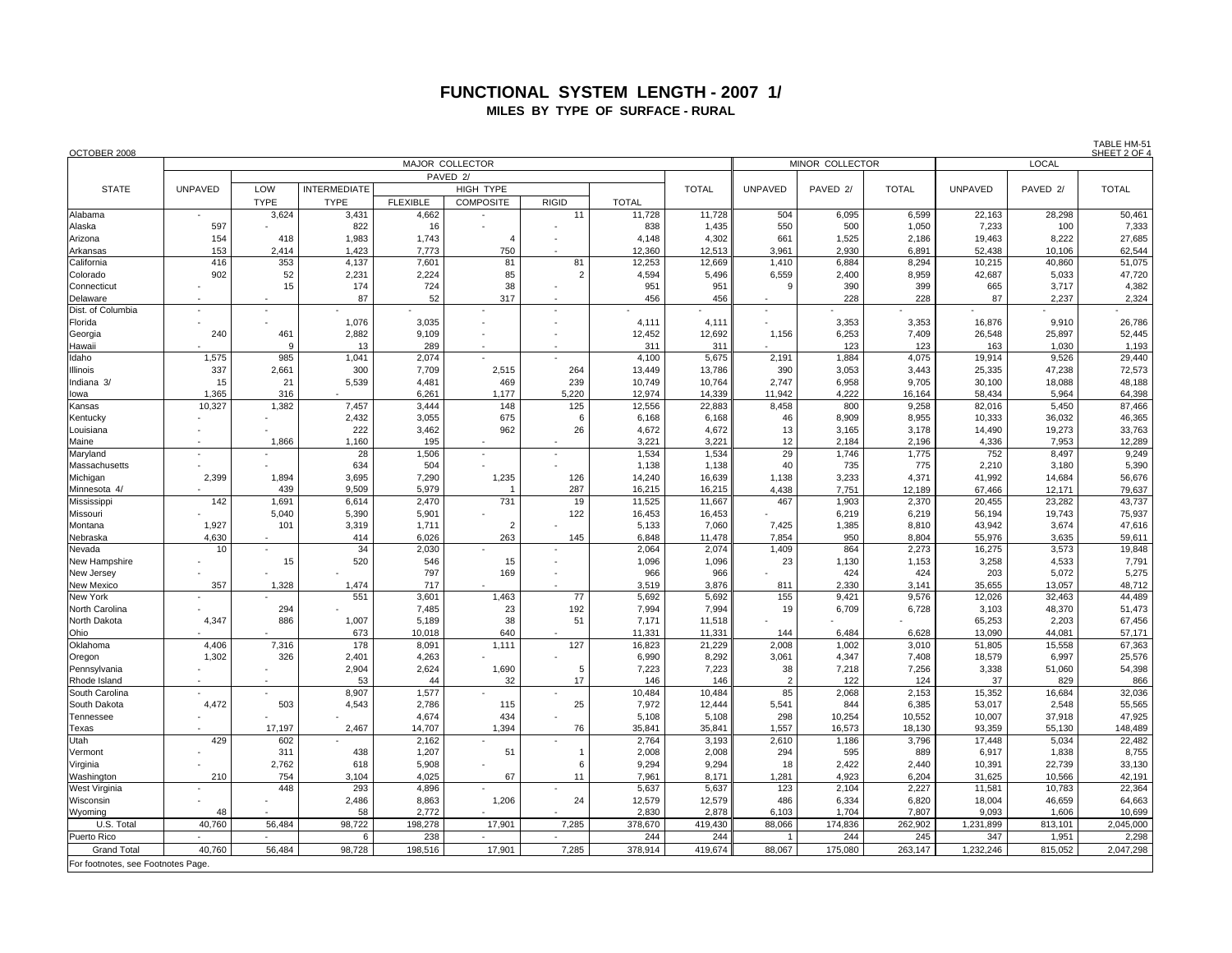### **FUNCTIONAL SYSTEM LENGTH - 2007 1/**

#### **MILES BY TYPE OF SURFACE - URBAN**

| OCTOBER 2008                       |                 |                   |        |              |                          |                          |                                |                          |                |                          |                          |                          |                 |                          |                | SHEET 3 OF 4 |  |  |
|------------------------------------|-----------------|-------------------|--------|--------------|--------------------------|--------------------------|--------------------------------|--------------------------|----------------|--------------------------|--------------------------|--------------------------|-----------------|--------------------------|----------------|--------------|--|--|
|                                    |                 | <b>INTERSTATE</b> |        |              |                          |                          | OTHER FREEWAYS AND EXPRESSWAYS |                          |                | OTHER PRINCIPAL ARTERIAL |                          |                          |                 |                          |                |              |  |  |
|                                    |                 | PAVED 2/          |        |              |                          |                          | PAVED 2/                       |                          |                | PAVED <sub>2/</sub>      |                          |                          |                 |                          |                |              |  |  |
| <b>STATE</b>                       |                 | HIGH TYPE         |        |              | LOW                      | <b>INTERMEDIATE</b>      |                                | HIGH TYPE                |                |                          | LOW                      | INTERMEDIATE             |                 | HIGH TYPE                |                |              |  |  |
|                                    | <b>FLEXIBLE</b> | <b>COMPOSITE</b>  | RIGID  | <b>TOTAL</b> | <b>TYPE</b>              | <b>TYPE</b>              | <b>FLEXIBLE</b>                | <b>COMPOSITE</b>         | <b>RIGID</b>   | <b>TOTAL</b>             | <b>TYPE</b>              | <b>TYPE</b>              | <b>FLEXIBLE</b> | <b>COMPOSITE</b>         | <b>RIGID</b>   | <b>TOTAL</b> |  |  |
| Alabama                            | 202             | 18                | 142    | 362          |                          |                          | 39                             |                          |                | 40                       | $\overline{\mathbf{c}}$  | 34                       | 963             | 52                       | 5              | 1,056        |  |  |
| Alaska                             | 17              |                   |        | 17           | $\overline{a}$           |                          |                                |                          |                |                          |                          | 44                       | 16              |                          |                | 60           |  |  |
| Arizona                            | 116             | 15                | 57     | 188          |                          |                          | $\overline{4}$                 |                          | 166            | 170                      | 13                       | 318                      | 1,063           |                          | 6              | 1,400        |  |  |
| Arkansas                           | 67              | 23                | 106    | 196          |                          |                          | 46                             |                          | 51             | 101                      | $\overline{7}$           |                          | 493             | 99                       | 16             | 619          |  |  |
| California                         | 231             | 229               | 690    | 1,150        | ٠                        | 31                       | 608                            | 251                      | 660            | 1,550                    | 45                       | 1,221                    | 4,669           | 312                      | 169            | 6,416        |  |  |
| Colorado                           | 148             | 34                | 87     | 269          |                          | $\overline{1}$           | 244                            | 28                       | 43             | 316                      |                          | 139                      | 914             | 14                       | 109            | 1,176        |  |  |
| Connecticut                        | 103             | 192               | 8      | 303          |                          | $\overline{1}$           | 50                             | 182                      | $\epsilon$     | 237                      |                          | 20                       | 317             | 349                      |                | 686          |  |  |
| Delaware                           |                 | 28                | 13     | 41           |                          |                          | $\overline{4}$                 | $\mathbf{3}$             | 23             | 30                       |                          |                          | 24              | 123                      | 30             | 178          |  |  |
| Dist. of Columbia                  |                 | 13                |        | 13           | ×.                       |                          | $\overline{7}$                 | 11                       | $\overline{2}$ | 20                       | $\overline{\phantom{a}}$ | $\overline{\phantom{a}}$ | 27              | 68                       | 6              | 101          |  |  |
| Florida                            | 542             | 168               | $_{9}$ | 719          | ÷.                       |                          | 556                            | 18                       |                | 574                      |                          |                          | 3,507           | 55                       | 26             | 3,588        |  |  |
| Georgia                            | 327             |                   | 201    | 528          |                          |                          | 92                             |                          | 22             | 114                      |                          | 33                       | 1,835           |                          | 84             | 1,952        |  |  |
| Hawaii                             | 15              |                   | 34     | 49           | $\overline{a}$           |                          | 31                             |                          | ß              | 34                       |                          |                          | 219             | $\overline{\phantom{a}}$ | $\overline{4}$ | 227          |  |  |
| Idaho                              | 63              |                   | 28     | 91           | $\sim$                   |                          |                                |                          |                |                          |                          | 17                       | 330             | $\sim$                   | 19             | 366          |  |  |
| Illinois                           | 11              | 682               | 109    | 802          |                          |                          | 5                              | 57                       | 54             | 116                      |                          |                          | 61              | 2,610                    | 369            | 3,040        |  |  |
| Indiana 3/                         | 12              | 349               | 91     | 452          | $\overline{\phantom{a}}$ |                          | 28                             | 44                       | 64             | 136                      |                          | 189                      | 482             | 666                      | 196            | 1,533        |  |  |
| lowa                               | 28              | 53                | 72     | 153          |                          |                          |                                |                          |                |                          |                          |                          | 69              | 347                      | 387            | 804          |  |  |
| Kansas                             | 43              | 28                | 142    | 213          | $\sim$                   | 6                        | 83                             | 41                       | 56             | 186                      | ×.                       | 126                      | 347             | 150                      | 161            | 784          |  |  |
| Kentucky                           | 100             | 13                | 96     | 209          | $\overline{a}$           |                          | 31                             | 13                       | 22             | 66                       |                          | 18                       | 472             | 202                      | 88             | 780          |  |  |
| Louisiana                          | 60              | 63                | 194    | 317          | $\overline{\phantom{a}}$ |                          | 20                             | $\mathcal{P}$            | 20             | 42                       |                          | 11                       | 332             | 390                      | 316            | 1,049        |  |  |
| Maine                              | 67              |                   |        | 68           |                          |                          | 15                             |                          |                | 20                       |                          | 31                       | 109             |                          |                | 141          |  |  |
| Maryland                           | 275             |                   | 23     | 298          | $\overline{\phantom{a}}$ |                          | 286                            | $\overline{\phantom{a}}$ |                | 293                      | $\overline{\phantom{a}}$ |                          | 1,056           | $\overline{\phantom{a}}$ | 22             | 1,078        |  |  |
| Massachusetts                      | 459             |                   | 8      | 476          | ÷,                       |                          | 313                            |                          |                | 313                      |                          | 11                       | 1,666           | 152                      | 16             | 1,845        |  |  |
| Michigan                           | 44              | 286               | 305    | 635          | ÷,                       |                          | 53                             | 83                       | 193            | 329                      | 16                       | 132                      | 502             | 1,131                    | 521            | 2,302        |  |  |
| Minnesota 4/                       | 29              | 103               | 119    | 251          | ×.                       | 14                       | 51                             | 60                       | 32             | 157                      | $\overline{\phantom{a}}$ | 110                      | 219             | 134                      | 126            | 589          |  |  |
| Mississippi                        | 73              | 70                | 63     | 206          | $\sim$                   | $\overline{1}$           | 55                             |                          | 5              | 70                       | $\overline{2}$           | 131                      | 594             | 161                      | 97             | 985          |  |  |
| Missouri                           | 325             |                   | 129    | 454          |                          | $\mathbf{3}$             | 185                            |                          | 212            | 400                      | 23                       | 274                      | 681             |                          | 194            | 1,172        |  |  |
| Montana                            | 36              | 8                 | 18     | 62           | ÷,                       |                          |                                |                          |                |                          |                          | 15                       | 155             |                          | 18             | 188          |  |  |
| Nebraska                           |                 | 21                | 40     | 61           |                          |                          |                                | 11                       | 10             | 21                       |                          |                          | 59              | 124                      | 288            | 471          |  |  |
| Nevada                             | 42              | 8                 | 66     | 116          | $\overline{\phantom{a}}$ | $\overline{\phantom{a}}$ | 38                             |                          | 11             | 49                       | $\overline{\phantom{a}}$ | $\overline{2}$           | 276             |                          | 5              | 283          |  |  |
| New Hampshire                      | 77              |                   |        | 77           | $\overline{a}$           |                          | 57                             |                          |                | 57                       |                          | 67                       | 122             | 33                       |                | 222          |  |  |
| New Jersey                         | 191             | 115               | 60     | 366          | ÷.                       | $\overline{\phantom{a}}$ | 264                            | 126                      | 13             | 403                      |                          |                          | 499             | 1,198                    | 8              | 1,705        |  |  |
| New Mexico                         | 75              | 35                | 16     | 126          |                          |                          |                                |                          |                | 5                        | 21                       | 307                      | 358             |                          | 10             | 697          |  |  |
| New York                           | 100             | 577               | 170    | 847          | $\overline{\phantom{a}}$ |                          | 159                            | 484                      | 155            | 798                      |                          | 64                       | 921             | 1,786                    | 73             | 2,844        |  |  |
| North Carolina                     | 230             | 152               | 185    | 567          |                          |                          | 323                            | 13                       | 62             | 398                      |                          |                          | 1,757           | $\overline{2}$           | 16             | 1,776        |  |  |
| North Dakota                       |                 | 5                 | 46     | 51           | ÷,                       |                          |                                |                          |                |                          |                          | $\overline{2}$           | 84              | $\overline{7}$           | 74             | 167          |  |  |
| Ohio                               | 331             | 426               | 92     | 849          |                          |                          | 250                            | 155                      | 77             | 482                      |                          |                          | 1,624           | 708                      | 78             | 2,410        |  |  |
| Oklahoma                           | 94              | 41                | 107    | 242          | $\overline{\phantom{a}}$ |                          | 28                             | 24                       | 139            | 191                      | 19                       | $\overline{2}$           | 524             | 190                      | 312            | 1,047        |  |  |
| Oregon                             | $\overline{7}$  | 136               | 29     | 172          |                          |                          | 42                             | 13                       | -3             | 58                       |                          | $\overline{2}$           | 706             | 31                       | 17             | 756          |  |  |
| Pennsylvania                       | 106             | 420               | 161    | 687          |                          | 23                       | 78                             | 248                      | 200            | 549                      |                          | 403                      | 586             | 1,655                    | 196            | 2,840        |  |  |
| Rhode Island                       | 30              | 11                |        | 41           |                          | 10                       | 50                             | 26                       |                | 86                       |                          | 102                      | 199             | 57                       |                | 358          |  |  |
| South Carolina                     | 157             | $\overline{4}$    | 75     | 236          | ٠                        |                          | 81                             | ٠                        |                | 82                       | ×.                       | 104                      | 766             | 142                      | $\overline{4}$ | 1,016        |  |  |
| South Dakota                       |                 | $\overline{7}$    | 69     | 76           |                          |                          | 5                              |                          |                | 11                       |                          |                          | 17              | 13                       | 104            | 135          |  |  |
| Tennessee                          | 183             | 209               | 25     | 417          |                          |                          | 105                            | 29                       | 13             | 147                      |                          |                          | 1,086           | 442                      | 17             | 1,545        |  |  |
| Texas                              | 313             | 261               | 435    | 1,009        | 23                       | 16                       | 537                            | 155                      | 513            | 1,244                    | 532                      | 374                      | 2,058           | 1,148                    | 1,100          | 5,212        |  |  |
| Utah                               | 103             | $\sim$            | 108    | 211          | ×.                       |                          | 9                              |                          | э              | 12                       | 12                       |                          | 308             |                          | 43             | 363          |  |  |
| Vermont                            | 40              |                   |        | 40           |                          |                          | 20                             |                          |                | 20                       |                          | 3                        | 80              | 17                       | $\overline{2}$ | 103          |  |  |
| Virginia                           | 219             | 56                | 175    | 450          |                          |                          | 197                            |                          | 48             | 249                      |                          |                          | 1,118           | 69                       | 81             | 1,268        |  |  |
| Washington                         | 180             | -6                | 111    | 297          |                          |                          | 315                            |                          | 53             | 374                      | $\overline{\phantom{a}}$ | 133                      | 874             | 232                      | 69             | 1,308        |  |  |
| West Virginia                      | 15              | 105               | 59     | 179          | ÷                        |                          | $\overline{4}$                 | $\overline{2}$           | -3             | 9                        | ÷                        |                          | 230             | 56                       | 39             | 325          |  |  |
| Wisconsin                          | 26              | 171               | 66     | 263          | $\overline{\phantom{a}}$ | $\overline{2}$           | 21                             | 140                      | 111            | 274                      | ٠                        | 41                       | 519             | 536                      | 769            | 1,865        |  |  |
| Wyoming                            | 45              |                   | 52     | 97           |                          |                          | 3                              |                          |                |                          |                          |                          | 165             |                          | 47             | 212          |  |  |
| U.S. Total                         | 5,957           | 5,151             | 4,891  | 15,999       | 28                       | 112                      | 5,392                          | 2,242                    | 3,062          | 10,836                   | 695                      | 4,490                    | 36,058          | 15,463                   | 6,337          | 63,043       |  |  |
| Puerto Rico                        | 127             | 6                 | 100    | 233          |                          |                          | 34                             |                          | 30             | 64                       |                          |                          | 367             | 5                        | 19             | 391          |  |  |
| <b>Grand Total</b>                 | 6,084           | 5,157             | 4,991  | 16,232       | 28                       | 112                      | 5,426                          | 2,242                    | 3,092          | 10,900                   | 695                      | 4,490                    | 36,425          | 15,468                   | 6,356          | 63,434       |  |  |
| For footnotes, see Footnotes Page. |                 |                   |        |              |                          |                          |                                |                          |                |                          |                          |                          |                 |                          |                |              |  |  |

TABLE HM-51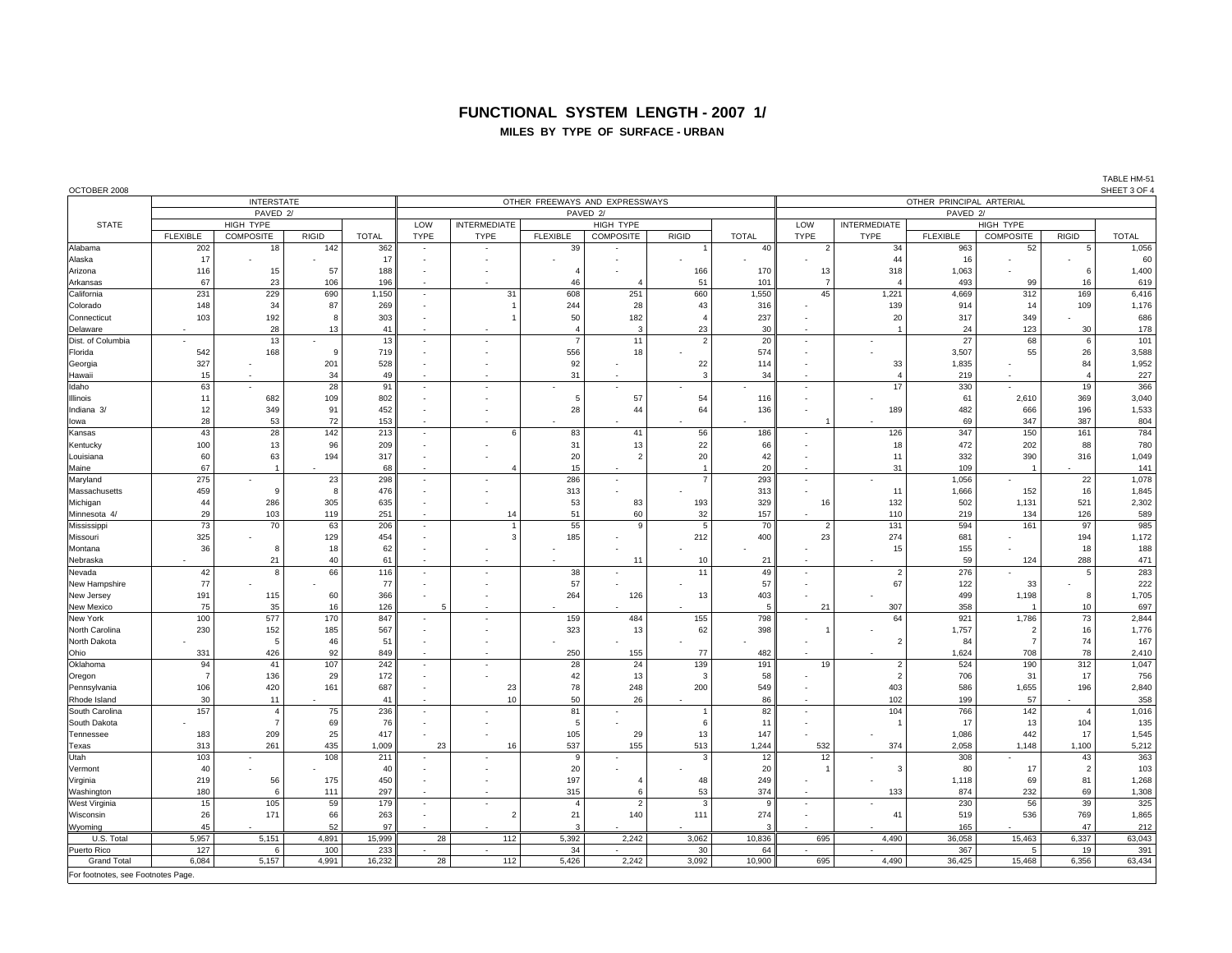## **FUNCTIONAL SYSTEM LENGTH - 2007 1/ MILES BY TYPE OF SURFACE - URBAN**

| OCTOBER 2008                       |                                                           |                |                          |                 |                          |                          |                |                |                          |                     |                     |                 |                         |                |                |                |               |                 | <u>IADIE FIVE</u><br>SHEET 4 OF 4 |  |  |  |
|------------------------------------|-----------------------------------------------------------|----------------|--------------------------|-----------------|--------------------------|--------------------------|----------------|----------------|--------------------------|---------------------|---------------------|-----------------|-------------------------|----------------|----------------|----------------|---------------|-----------------|-----------------------------------|--|--|--|
|                                    |                                                           |                |                          |                 | MINOR ARTERIAL           |                          |                |                | COLLECTOR                |                     |                     |                 |                         |                |                |                |               | LOCAL           |                                   |  |  |  |
|                                    |                                                           |                |                          | PAVED 2/        |                          |                          |                |                |                          |                     |                     | PAVED 2/        |                         |                |                |                |               |                 |                                   |  |  |  |
| <b>STATE</b>                       | UNPAVED<br>LOW<br><b>INTERMEDIATE</b><br><b>HIGH TYPE</b> |                |                          |                 |                          |                          |                | <b>TOTAL</b>   | UNPAVED                  | LOW                 | <b>INTERMEDIATE</b> |                 | HIGH TYPE               |                |                | <b>TOTAL</b>   | UNPAVED       | PAVED 2/        | <b>TOTAL</b>                      |  |  |  |
|                                    |                                                           |                |                          |                 |                          |                          |                |                |                          |                     |                     |                 |                         |                |                |                |               |                 |                                   |  |  |  |
|                                    |                                                           | <b>TYPE</b>    | TYPE                     | <b>FLEXIBLE</b> | COMPOSITE                | <b>RIGID</b>             | <b>TOTAL</b>   |                |                          | <b>TYPE</b>         | <b>TYPE</b>         | <b>FLEXIBLE</b> | <b>COMPOSITE</b>        | <b>RIGID</b>   | <b>TOTAL</b>   |                |               |                 |                                   |  |  |  |
| Alabama                            | $\sim$                                                    | 40             | 446                      | 1,593           | 110                      | 5                        | 2,194          | 2,194<br>207   |                          | 162                 | 995                 | 946             |                         | 43             | 2,146          | 2,146<br>343   | 845           | 15,378          | 16,223                            |  |  |  |
| Alaska<br>Arizona                  | 15                                                        | 142            | 186<br>921               | 21<br>696       |                          | 18                       | 207<br>1,777   | 1,792          | 36                       | 104                 | 308<br>1,040        | 35<br>404       | 30                      | 18             | 343<br>1,596   | 1,632          | 642<br>3,192  | 1,035<br>14.544 | 1,677<br>17,736                   |  |  |  |
| Arkansas                           |                                                           | 195            | 88                       | 728             | 70                       | 17                       | 1.098          | 1.098          |                          | 347                 | 100                 | 478             | 25                      | 17             | 967            | 967            | 1.079         | 7.909           | 8,988                             |  |  |  |
| California                         | 47                                                        | 199            | 2,950                    | 7,213           | 150                      | 66                       | 10,578         | 10,625         | 27                       | 406                 | 3,125               | 7,371           | 55                      | 114            | 11,071         | 11,098         | 1,705         | 55,136          | 56,841                            |  |  |  |
| Colorado                           | 32                                                        | 56             | 372                      | 1,075           | 62                       | 60                       | 1,625          | 1,657          | 28                       | 36                  | 1,205               | 443             |                         | 77             | 1,761          | 1,789          | 1,220         | 12,789          | 14,009                            |  |  |  |
| Connecticut                        |                                                           | 40             | 69                       | 1,237           | 315                      |                          | 1,661          | 1,661          |                          | 152                 | 198                 | 1,420           | 54                      | 26             | 1,850          | 1,850          | 100           | 10,271          | 10,371                            |  |  |  |
| Delaware                           |                                                           |                | 33                       | 27              | 127                      |                          | 191            | 191            |                          |                     | 153                 | 96              | 111                     | $\mathfrak{p}$ | 368            | 368            | $\mathcal{P}$ | 2.155           | 2,157                             |  |  |  |
| Dist. of Columbia                  |                                                           |                |                          | 25              | 130                      | $\mathbf{g}$             | 164            | 164            | $\overline{\phantom{a}}$ |                     |                     | 51              | 96                      | $\overline{7}$ | 154            | 154            |               | 1,050           | 1,050                             |  |  |  |
| Florida                            |                                                           |                | 1,888                    | 2,064           | 67                       |                          | 4,019          | 4,019          |                          |                     | 4,969               | 1,851           |                         |                | 6,820          | 6,820          | 1,311         | 64,207          | 65,518                            |  |  |  |
| Georgia                            |                                                           | 48             | 363                      | 3,794           |                          | 25                       | 4,230          | 4,230          | -6                       | 9                   | 546                 | 2,099           | $\overline{\mathbf{3}}$ | 3              | 2,660          | 2,666          | 1,122         | 27,067          | 28,189                            |  |  |  |
| Hawaii                             |                                                           |                | 14                       | 103             |                          | i.                       | 118            | 118            |                          | 13                  | 58                  | 321             | ÷.                      |                | 393            | 393            | 10            | 1,471           | 1,481                             |  |  |  |
| Idaho                              | $\overline{2}$                                            | 29             | 59                       | 560             |                          |                          | 648            | 650            | 16                       | 37                  | 46                  | 510             |                         |                | 594            | 610            | 116           | 3,771           | 3,887                             |  |  |  |
| Illinois                           |                                                           | 187            | 73                       | 1.210           | 2.307                    | 552                      | 4,329          | 4.329          | 43                       | 641                 | 271                 | 1,665           | 1,560                   | 306            | 4.443          | 4.486          | 491           | 27.553          | 28,044                            |  |  |  |
| Indiana 3/                         | 3                                                         |                | 1.096                    | 1,098           | 139                      | 93                       | 2,433          | 2.436          | 11                       | 42                  | 1,503               | 608             | 21                      | 30             | 2,204          | 2,215          | 2,241         | 13.089          | 15,330                            |  |  |  |
| lowa                               | $\mathfrak{p}$                                            | 28             |                          | 388             | 391                      | 740                      | 1,547          | 1,549          | 45                       | 77                  |                     | 323             | 172                     | 436            | 1,008          | 1,053          | 878           | 6.849           | 7,727                             |  |  |  |
| Kansas                             |                                                           |                | 615                      | 470             | 89                       | 223                      | 1,397          | 1,397          | 18                       |                     | 661                 | 366             | 113                     | 225            | 1,365          | 1,383          | 285           | 8,400           | 8,685                             |  |  |  |
| Kentucky                           |                                                           |                | 222                      | 678             | 90                       | 27                       | 1,017          | 1,017          |                          |                     | 628                 | 312             | 20                      |                | 960            | 960            | 127           | 9,316           | 9,443                             |  |  |  |
| Louisiana                          |                                                           |                | 211                      | 934             | 335                      | 394                      | 1,874          | 1,874          |                          |                     | 574                 | 1,064           | 142                     | 414            | 2,194          | 2,194          | 654           | 10,063          | 10,717                            |  |  |  |
| Maine                              |                                                           | 15             | 63                       | 151             | $\overline{\phantom{a}}$ |                          | 232            | 232            |                          | 138                 | 276                 | 120             |                         |                | 535            | 535            | 108           | 1,883           | 1,991                             |  |  |  |
| Maryland                           | $\sim$                                                    |                | 11                       | 1,412           | $\sim$                   | 2                        | 1,425          | 1.425          | $\sim$                   | 21                  | 41                  | 1,675           | ÷.                      | 5              | 1.742          | 1.742          | 141           | 12.298          | 12,439                            |  |  |  |
| Massachusetts                      |                                                           | 55             | 751                      | 2.846           | 106                      |                          | 3,758          | 3,758          |                          | 59                  | 993                 | 1,860           |                         |                | 2.912          | 2,912          | 1.646         | 17.084          | 18,730                            |  |  |  |
| Michigan                           | 183                                                       | 287<br>13      | 1,249                    | 1,462           | 1,150                    | 442<br>145               | 4,590<br>2,283 | 4,773          | 363                      | 332<br>$\mathbf{3}$ | 1,090               | 793             | 619<br>81               | 296            | 3,130          | 3,493          | 4,921         | 19.305          | 24,226<br>13,083                  |  |  |  |
| Minnesota<br>Mississippi           |                                                           | 19             | 1,419<br>303             | 578<br>446      | 128<br>84                | 29                       | 881            | 2,283<br>882   | 6                        | 77                  | 1,408<br>545        | 451<br>682      | 61                      | 61<br>41       | 2,004<br>1,406 | 2,004<br>1,412 | 1,360<br>479  | 11,723<br>6,746 | 7,225                             |  |  |  |
| Missouri                           |                                                           | 19             | 1,258                    | 526             |                          | 122                      | 1,925          | 1.925          |                          | 31                  | 1,522               | 621             |                         | 119            | 2,293          | 2,293          | 329           | 16,128          | 16,457                            |  |  |  |
| Montana                            |                                                           |                | 108                      | 136             |                          | -1                       | 245            | 245            | $\overline{\phantom{a}}$ |                     | 285                 | 36              |                         |                | 321            | 323            | 379           | 1,786           | 2,165                             |  |  |  |
| Nebraska                           | 47                                                        |                |                          | 385             | 31                       | 291                      | 707            | 754            | $\Delta$                 |                     |                     | 249             | 10                      | 200            | 459            | 463            | 376           | 4.076           | 4,452                             |  |  |  |
| Nevada                             |                                                           |                | Δ                        | 622             |                          |                          | 627            | 627            |                          |                     | 41                  | 585             |                         |                | 626            | 626            | 690           | 4,618           | 5,308                             |  |  |  |
| New Hampshire                      |                                                           | 22             | 154                      | 306             | 14                       |                          | 496            | 496            |                          | 53                  | 127                 | 319             | -8                      |                | 507            | 507            | 111           | 3.353           | 3,464                             |  |  |  |
| New Jersey                         |                                                           |                | 5                        | 2,685           | 772                      | 21                       | 3,483          | 3,483          |                          |                     | 20                  | 2,432           | 307                     |                | 2,760          | 2,760          | 5             | 22,726          | 22,731                            |  |  |  |
| New Mexico                         |                                                           | 65             | 335                      | 193             |                          | 11                       | 605            | 612            | 16                       | 512                 | 574                 | 391             |                         |                | 1.478          | 1,494          | 1.469         | 3.543           | 5,012                             |  |  |  |
| New York                           |                                                           |                | 568                      | 1,945           | 3,004                    | 180                      | 5,697          | 5,697          | $\overline{\phantom{a}}$ | $\overline{4}$      | 1,742               | 2,420           | 1,052                   | 206            | 5,424          | 5,424          | 3,894         | 28.345          | 32,239                            |  |  |  |
| North Carolina                     | $\overline{\phantom{a}}$                                  | 42             |                          | 3,049           | 40                       | 33                       | 3,164          | 3,164          |                          | 203                 |                     | 2,651           | 21                      | 5              | 2,880          | 2,880          | 166           | 24,156          | 24,322                            |  |  |  |
| North Dakota                       | 29                                                        | 17             | 52                       | 140             | -5                       | 50                       | 264            | 293            | 25                       | 16                  | 85                  | 107             | 12                      | 44             | 264            | 289            | 922           | 169             | 1,091                             |  |  |  |
| Ohio                               |                                                           |                | 108                      | 3,154           | 478                      | 160                      | 3,900          | 3.900          |                          |                     | 251                 | 3,899           | 390                     | 91             | 4,631          | 4,631          | 1,614         | 30,743          | 32,357                            |  |  |  |
| Oklahoma                           | 101                                                       | 650            | 6                        | 1,133           | 51<br>$\overline{7}$     | 201                      | 2,041          | 2,142          | 27                       | 299                 | 12<br>224           | 546             |                         | 166            | 1,023          | 1,050          | 650           | 10,296          | 10,946                            |  |  |  |
| Oregon                             |                                                           |                | 72<br>1.023              | 1.009           | 1,651                    | 28<br>94                 | 1.118          | 1.118<br>3.956 |                          | 30                  | 2.372               | 1,628           | 16<br>487               | 11<br>118      | 1.879          | 1,879          | 651<br>13     | 8.145<br>31.756 | 8,796                             |  |  |  |
| Pennsylvania<br>Rhode Island       |                                                           |                | 221                      | 1,188<br>129    | $\overline{\phantom{a}}$ | 8                        | 3,956<br>360   | 360            |                          | 11                  | 550                 | 2,320<br>53     |                         |                | 5,327<br>614   | 5,327<br>614   | 5             | 3.760           | 31,769<br>3,765                   |  |  |  |
| South Carolina                     | $\sim$                                                    | $\mathbf{z}$   | 715                      | 691             | 42                       | $\overline{4}$           | 1,455          | 1,455          | ٠                        |                     | 2,063               | 324             | 5                       | $\overline{7}$ | 2,399          | 2,399          | 1,225         | 9,830           | 11,055                            |  |  |  |
| South Dakota                       |                                                           |                | 252                      | 13              | 14                       | 89                       | 368            | 373            | 5                        |                     | 199                 | 30              |                         | 16             | 245            | 250            | 224           | 1,766           | 1,990                             |  |  |  |
| Tennessee                          |                                                           |                |                          | 1,906           | 540                      | $\overline{7}$           | 2,453          | 2,453          |                          |                     |                     | 1,815           | 354                     | 9              | 2,178          | 2,178          | 129           | 14,844          | 14,973                            |  |  |  |
| Texas                              | 33                                                        | 1,549          | 434                      | 1.796           | 1.540                    | 1,672                    | 6,991          | 7,024          | 60                       | 4,271               | 716                 | 979             | 1,761                   | 1,679          | 9.406          | 9,466          | 7.683         | 52.509          | 60,192                            |  |  |  |
| Utah                               |                                                           | 212            |                          | 504             |                          | 97                       | 813            | 813            | $\overline{z}$           | 494                 |                     | 296             | $\sim$                  | 6              | 796            | 798            | 1,486         | 7.785           | 9,271                             |  |  |  |
| Vermont                            |                                                           | $\overline{A}$ | 18                       | 98              | 30                       | $\overline{\phantom{a}}$ | 152            | 152            | $\overline{\phantom{a}}$ | 68                  | 31                  | 114             |                         | $\overline{1}$ | 214            | 216            | 151           | 739             | 890                               |  |  |  |
| Virginia                           |                                                           | 30             | 37                       | 2,072           | 21                       | 52                       | 2,212          | 2,212          | ٠                        | 232                 | 51                  | 2,033           | 17                      |                | 2,333          | 2,333          | 150           | 15,598          | 15,748                            |  |  |  |
| Washington                         |                                                           | 80             | 724                      | 1,427           | 242                      | 95                       | 2,568          | 2,570          |                          | 70                  | 810                 | 1,232           | 119                     | 106            | 2,337          | 2,338          | 651           | 15,010          | 15,661                            |  |  |  |
| <b>West Virginia</b>               |                                                           |                | $\overline{2}$           | 681             | 17                       | 21                       | 721            | 721            | ٠                        | 18                  | 18                  | 577             | 14                      | 89             | 716            | 716            | 249           | 3.015           | 3,264                             |  |  |  |
| Wisconsin                          |                                                           | 40             | 54                       | 1.419           | 308                      | 612                      | 2,433          | 2.433          |                          | 58                  | 63                  | 1,605           | 230                     | 219            | 2,175          | 2.175          | 193           | 14.739          | 14,932                            |  |  |  |
| Wyoming                            |                                                           |                | $\overline{\phantom{0}}$ | 153             |                          | 12                       | 167            | 167            | 13                       | 20                  | 80                  | 388             |                         | 5              | 493            | 506            | 347           | 1.310           | 1,657                             |  |  |  |
| U.S. Total                         | 509                                                       | 4.096          | 19.554                   | 58.169          | 14.662                   | 6.716                    | 103.197        | 103.706        | 756                      | 9.052               | 32.569              | 53,594          | 7.967                   | 5.222          | 108.404        | 109.160        | 48.437        | 691.837         | 740,274                           |  |  |  |
| Puerto Rico                        |                                                           |                |                          | 991             | ٠                        | 19                       | 1,010          | 1,010          |                          |                     | 23                  | 1,202           | $\sim$                  | 10             | 1,235          | 1,235          | 514           | 9.844           | 10,358                            |  |  |  |
| <b>Grand Total</b>                 | 509                                                       | 4.096          | 19,554                   | 59,160          | 14,662                   | 6,735                    | 104,207        | 104,716        | 756                      | 9,052               | 32,592              | 54,796          | 7,967                   | 5,232          | 109,639        | 110,395        | 48,951        | 701,681         | 750,632                           |  |  |  |
| For footnotes, see Footnotes Page. |                                                           |                |                          |                 |                          |                          |                |                |                          |                     |                     |                 |                         |                |                |                |               |                 |                                   |  |  |  |

TABLE HM-51